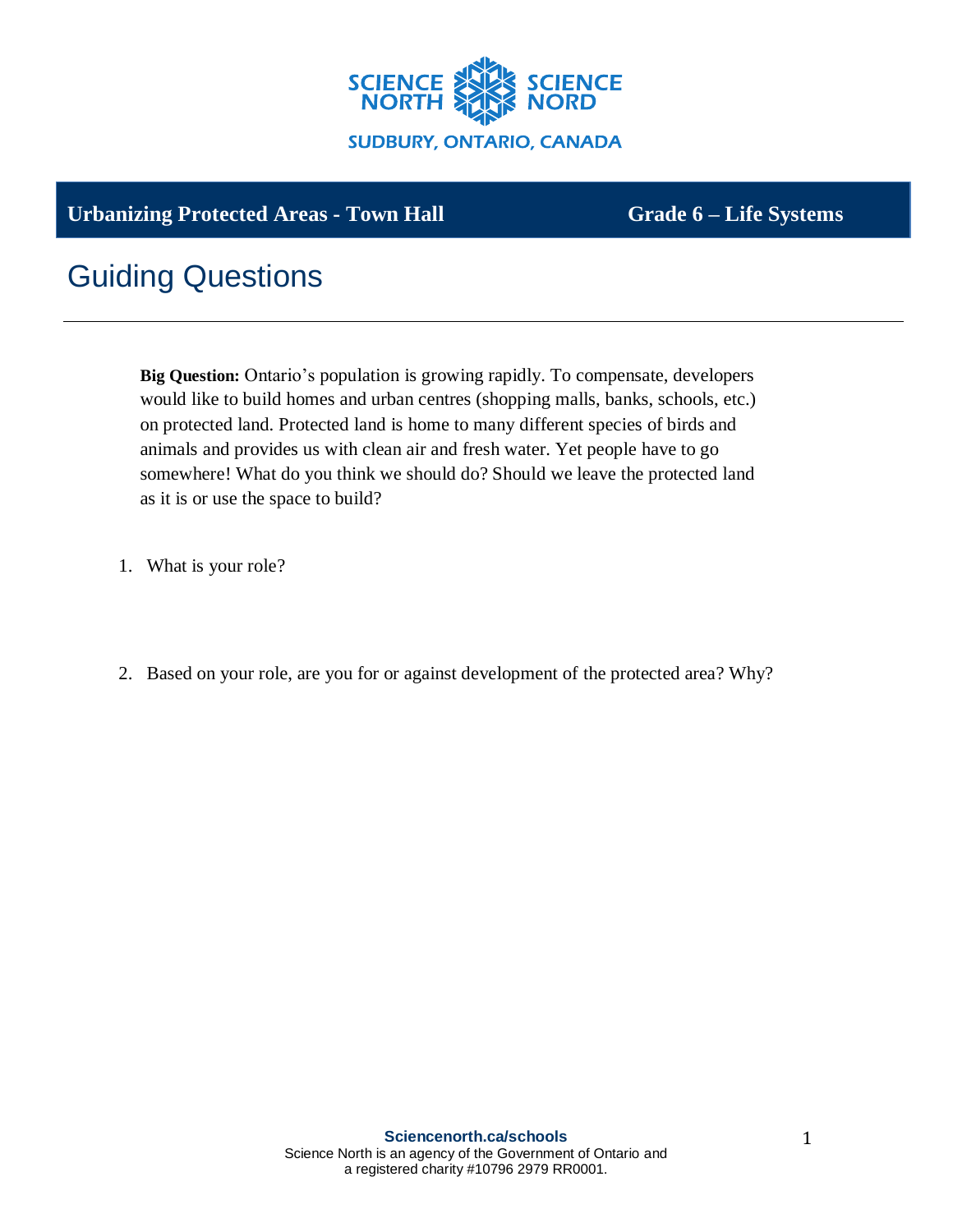- 3. Research 3 to 4 important characteristics the protected area that will help you make your case. Based on the information that you find and keeping up your role, why is the protected area so important?
	- • •

•

4. Now write a short paragraph with your team members on what your argument will be in the Town Hall. Your argument should include your point of view and your reasons for your point of view. Your teacher will go over it with you before you present.